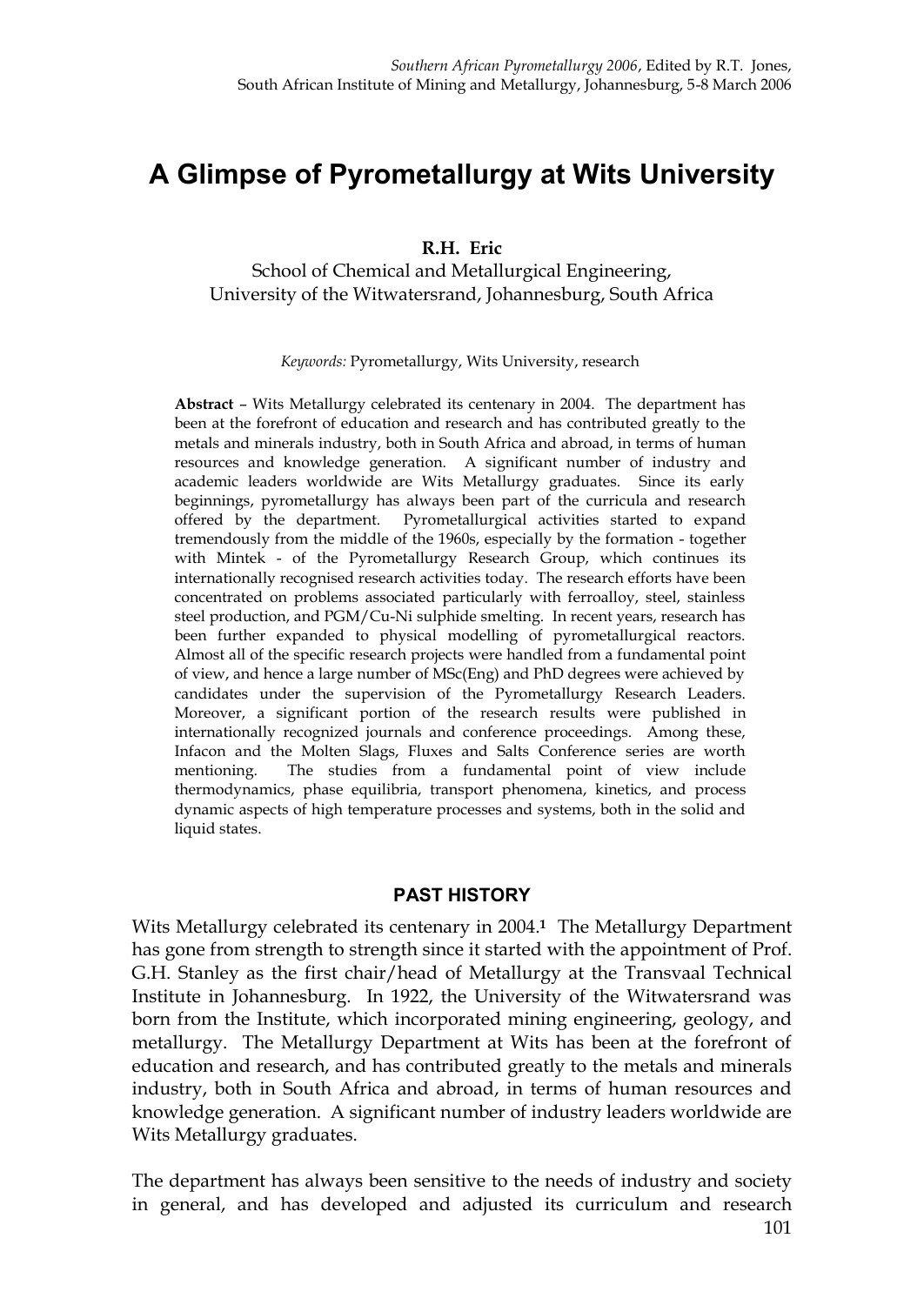accordingly. Early years until 1934 were mostly devoted to teaching and producing graduates (although in small numbers) for the industry. In April 1934, with the formation of the Minerals Research Laboratory, a joint venture between the University and the State (Mining Department), research was given a strong boost. Prof. Stanley became its first director until his retirement at the end of 1939. The research focused on recovery of metals and minerals from ores, such as corundum, vermiculite, tin, stainless steel, chromites, and diamonds, and on the utilization of titaniferous iron ores.

From 1940 until his retirement at the end of 1958, Prof. L. Taverner was the chair/head of Metallurgy and Director of the Minerals Research Laboratory and Government Metallurgical Laboratory from April 1944. Initially, the research effort concentrated on the requirements of the war. Work on phosphates, corundum, and vermiculite continued as well. Another noteworthy wartime activity was in the fields of ceramics and refractories. After the war, from 1946 to 1959, research focused on uranium, and to a lesser degree on electrolytic manganese. Moreover, physical metallurgy was also gaining momentum, especially corrosion studies.

Between 1959 and 1962, Prof. C.E. Mavrocordatos led the Metallurgy Department. Prof. D.D. Howat took over the headship from the beginning of 1963, and remained as chair/head until his retirement at the end of 1975. Since then, the headship of the department has become more of a rotating position than a permanent one, which also coincides with the establishment of the prestigious Chamber of Mines Chair of Extractive Metallurgical Engineering. The incumbents of this chair have always been heads of Metallurgy, except for the rather short term of Prof. G.G. Garrett during 1984 and 1985. Prof. R.P. King was the first COM chair/head of Metallurgy until 1990, and Prof. R.H. Eric is the second and current COM chair/head of Metallurgy.

# **PYROMETALLURGY**

Pyrometallurgy research at the Metallurgy Department of the University of the Witwatersrand has been one of the major research thrusts since the mid 1960s. When the industrial boom in the ferro-alloy and steel industries started in the late 1960s, the department, together with Mintek, established the Pyrometallurgy Research group, which continues its internationally recognised research activities today. The research efforts have been concentrated on problems associated particularly with ferro-alloy, steel, stainless steel production, and PGM /Cu-Ni sulphide smelting. In recent years, the research has been further expanded to physical modelling of pyrometallurgical refining reactors. Almost all of the specific research projects were handled from a fundamental point of view, and hence a large number of MSc(Eng) and PhD degrees were achieved by candidates under the supervision of the Pyrometallurgy Research Group Leader. Moreover, a significant portion of the research results were published in internationally recognised journals and conference proceedings. Among these, Infacon and Molten Slags, Fluxes and Salts Conference series should be mentioned. The studies from a fundamental point of view include thermodynamic, phase equilibria, transport phenomena,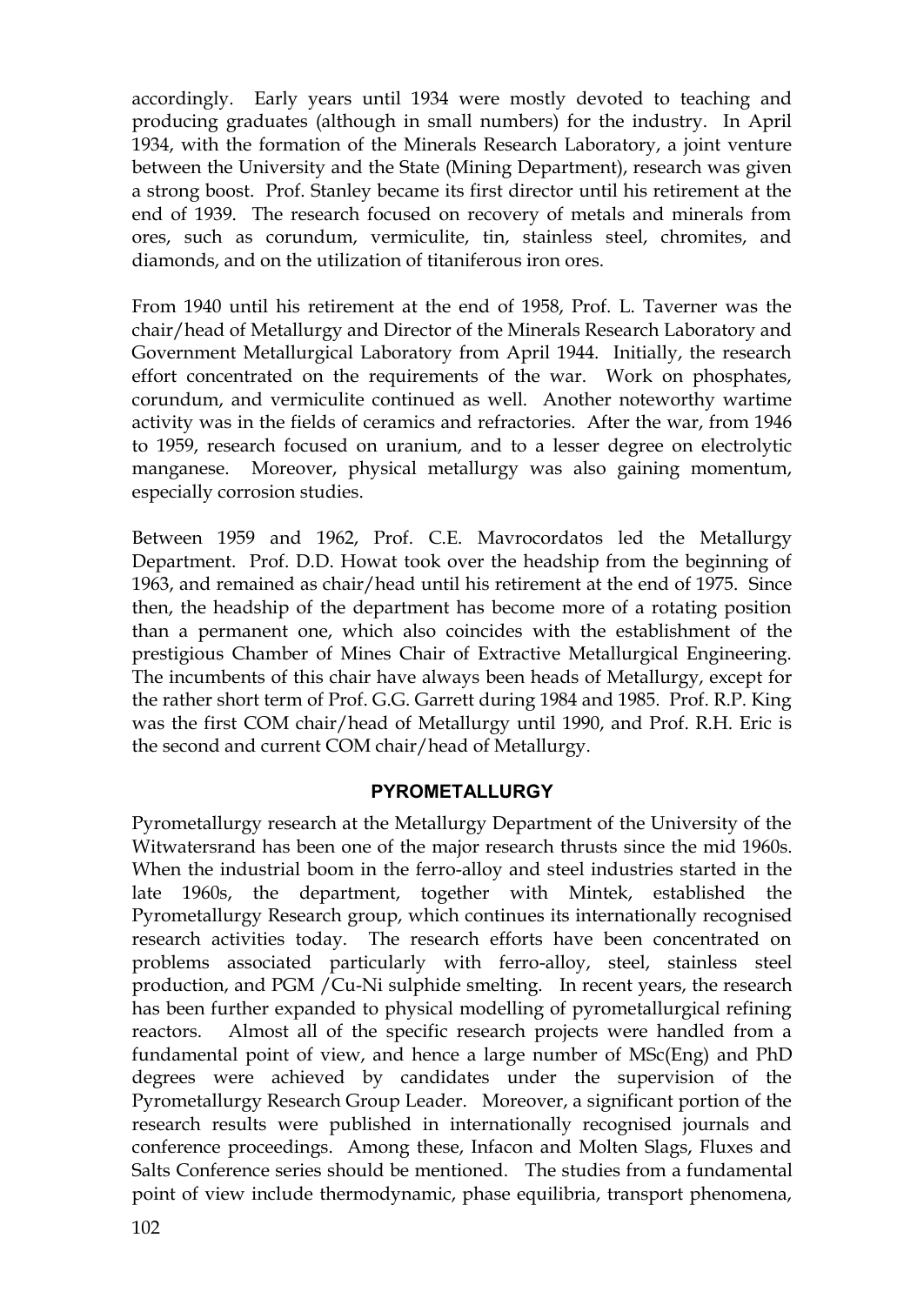kinetics, and process dynamic aspects of high temperature processes and systems, both in the solid and liquid states.

#### **RECENT PAST**

From the early 1970s to the 1990s, there has been an increasing demand for more skilled and specialised metallurgical engineers who are either process or materials oriented and able to respond to the varied requirements of industry. In the 1970s, the curriculum was split into two options: Minerals Processing combined with Extractive Metallurgy, and Physical Metallurgy and Corrosion. In the 1980s, the Fracture Research group was formed, and, in the 1990s, alloy development and materials processing activities increased. At the start of the 21st century, again following industry trends and new thrusts in education, the department changed its curriculum from option-based specialisation to an integrated outcome and skills-based generic metallurgical engineering degree. It is based on processing principles and materials behaviour. This approach was given a strong structural boost by the formation of the School of Process and Materials Engineering (PRME) at Wits, the product of the merger of the departments of Metallurgy and Materials Engineering and Chemical Engineering under one umbrella in 1995.

#### **PRESENT**

During the second half of the 1990s, the Metallurgy Department pioneered the formation of the Centre for Materials Research and Education (CMRE), tasked with promoting and coordinating all the materials-related research activities at Wits. This resulted in a huge increase in research activities, especially in the field of hard metals. On the education side, due to the fact that the undergraduate curriculum formed the basis for generic, multi-skilled, fundamentally oriented metallurgical engineers, specialisation shifted to postgraduate programmes. The department once again reacted to the requirements of industry by introducing course-based Master's programmes in Coal Studies, Pyrometallurgy, Materials Engineering, Welding Engineering, and Minerals Processing and Extractive Metallurgy. Moreover, the undergraduate curriculum has recently undergone revision, with the inclusion of some non-technical subjects to produce even more socially aware and responsible metallurgical engineers. Research activities continue in pyrometallurgy, minerals processing, materials processing, corrosion, hard metals, ceramics, and alloy development. Almost all of the individual research projects leading to master's and doctoral degrees are industry funded, as are most of the undergraduate fourth-year projects.

'The School of Chemical and Metallurgical Engineering' became the official designation of the school in 2005, when this was ratified by the university council. Over the past year, members of staff and students presented papers and posters at 12 local and 38 international conferences, colloquia, and symposia. A total of 32 papers and 18 refereed conference proceedings were published, and resulted in 21 research output units for subsidy purposes. A